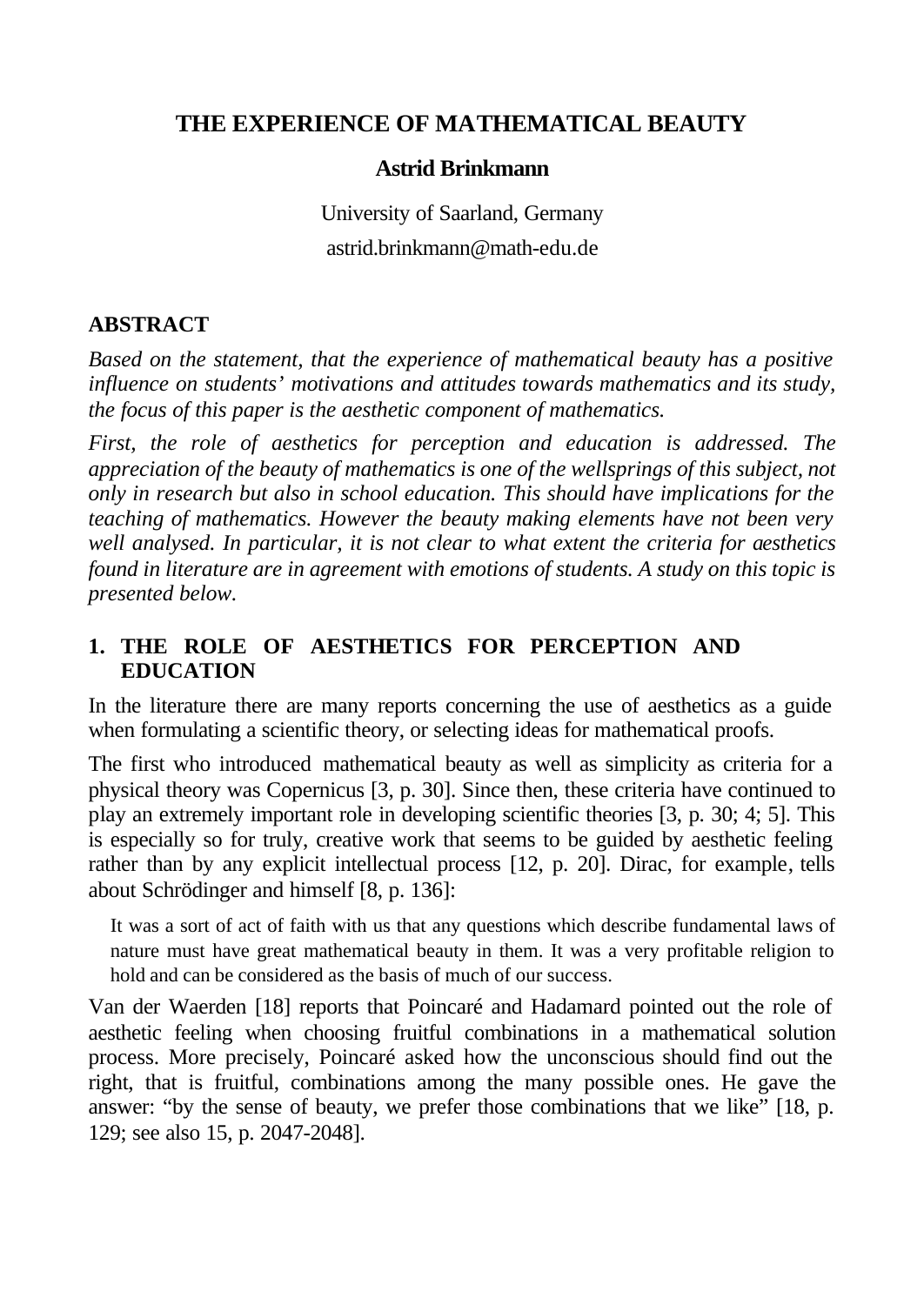A similar statement is given by Hermann Weyl [10, p. 209]:

My work has always tried to unit the true with the beautiful and when I had to choose one or the other I usually chose the beautiful.

Thus theories, that have been described as extremely beautiful, as for example the general theory of relativity, have been compared to a work of art [5]; Paul Feyerabend [11] even considers science as being a certain form of art.

Mathematics and mathematical thought are obviously directed towards beauty as one profound characteristic. Papert and Poincaré [9, p. 2; 14] even believe that aesthetics play the most central role in the process of mathematical thinking. The *appreciation of mathematical beauty by students* should thus be an integral component of mathematical education [9]. But Dreyfus and Eisenberg [9] remarked in 1986, that developing an aesthetic appreciation for mathematics was not a major goal of school curricula [NCTM, 1980], and they suggested that "this is a tremendous mistake". However in the curricular guidelines of Northrhine-Westfalia, Germany [16, p. 38], the development of students' appreciation of mathematical beauty is explicitly demanded in the context of the *fostering of long-life positive mathematical views*. The importance of this demand may be stressed by the following statement given by Davis and Hersh [7, p. 169]:

Blindness to the aesthetic element in mathematics is widespread and can account for a feeling that mathematics is dry as dust, as exciting as a telephone book, as remote as the laws of infangthief of fifteenth century Scotland. Contrariwise, appreciation of this element makes the subject live in a wonderful manner and burn as no other creation of the human mind seems to do.

In addition to the positive influence on students' attitudes towards mathematics, the experience of mathematical beauty would surely have as well *a positive influence on students' motivations for the study of mathematics*. Of course, this statement can only be confirmed on the basis of a classroom teaching that emphasizes students' aesthetic feelings.

# **2. CRITERIA OF AESTHETICS**

If we want students to experience mathematical beauty, we first have to bring out the characteristics of mathematical aesthetics. What does it mean, for example, that a theorem, a proof, a problem, a solution of a problem (the process leading up to a solution, as well as the finished solution), a geometric figure, or a geometric construction is beautiful?

Although assessments about beauty are very personal, there is a far-reaching agreement among scholars as to what arguments are beautiful [8]. Thus it makes a sense to search for factors contributing to aesthetic appeal. Before starting on this journey, Hofstadter [14, p. 555] sounds a note of warning when suggesting, that it is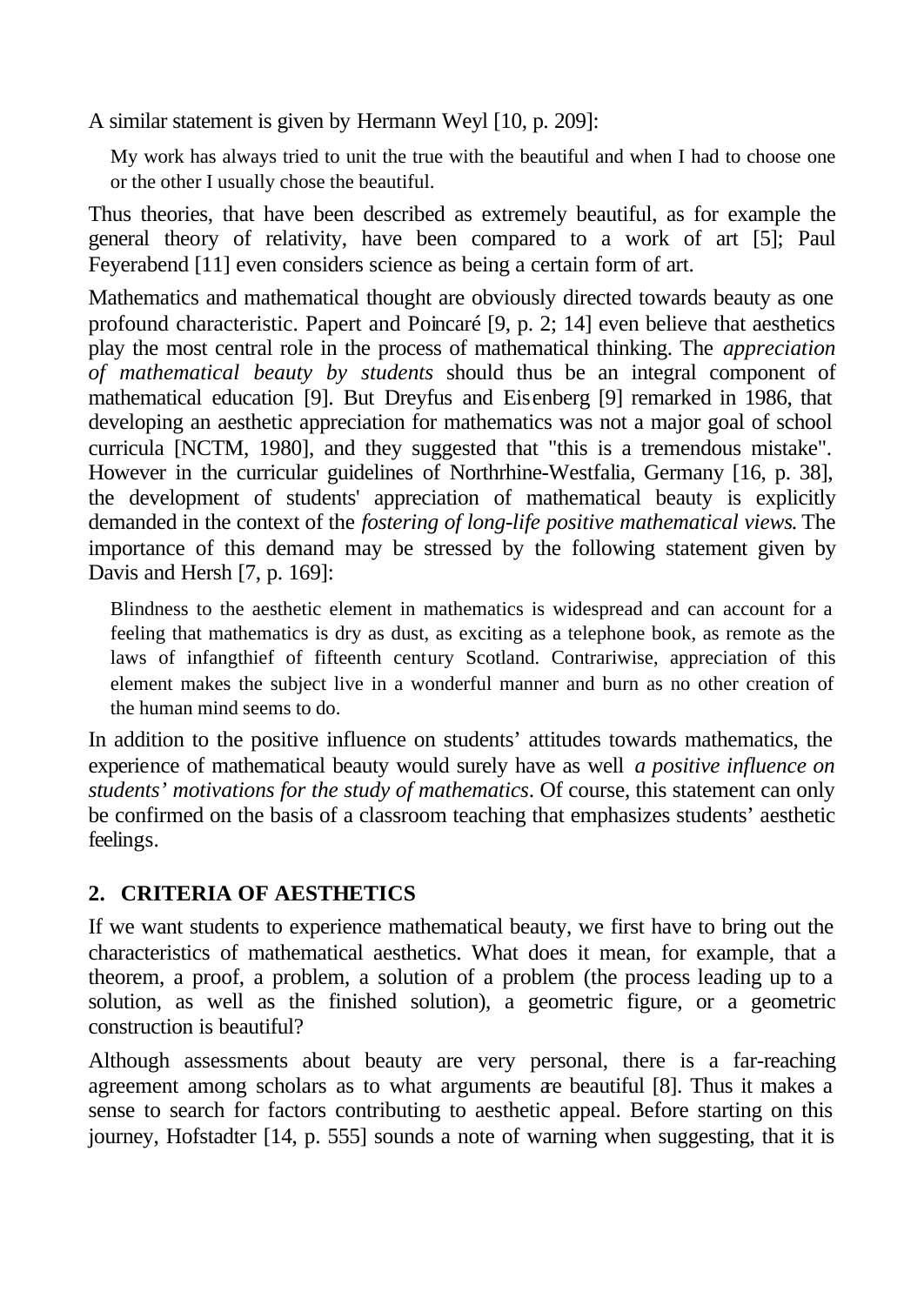impossible to define the aesthetics of a mathematical argument or structure in an inclusive or exclusive way:

There exists no set of rules which delineates what it is that makes a peace beautiful, nor could there ever exist such a set of rules.

However we can find in the literature several indications of criteria determining the aesthetic rating.

The Pythagoreans took the view that beauty grows out of the mathematical *structure*, found in the mathematical *relationships* that bring together what are initially quite independent parts in such a way to form a unitary whole [13]. Chandrasekhar [4] names as aesthetic criteria for theories their display of "*a proper conformity of the parts to one another and to the whole*" while still showing "some *strangeness* in their proportion". Hermann Weyl [19, p. 11] states that beauty is closely connected with *symmetry,* and Ian Stewart [17, p. 91] points out that *imperfect symmetry* is often even more beautiful than exact mathematical symmetry, as our mind loves surprise. Davis and Hersh [7, p. 172] take the view that:

A sense of strong personal aesthetic delight derives from the phenomenon that can be termed *order out of chaos*.

And they add:

To some extent the whole object of mathematics is to create order where previously chaos seemed to reign, to extract structure and invariance from the midst of disarray and turmoil.

Allen Whitcombe [20] lists as aesthetic elements a number of vague concepts as: *structure, form, relations, visualisation, economy, simplicity, elegance, order*. Dreyfus and Eisenberg [9] state, according to a study they carried out, that *simplicity, conciseness* and *clarity* of an argument are the principle factors that contribute to the aesthetic value of mathematical thought. Further relevant aspects they name are: *structure, power, cleverness* and *surprise*. Cuoco, Goldenberg and Mark [6, p. 183] take the view that:

The beauty of mathematics lies largely in the *interrelatedness of its ideas*. ... If students can make these connections, will they also see beauty in mathematics? We think so ...

Ebeling, Freund and Schweitzer [10, p. 230] point out, that the beautiful is as a rule connected with *complexity*; complexity is necessary, even though not sufficient, for aesthetics.

Complexity and simplicity are both named as principal factors for aesthetics: how do these notions fit together? If simplicity is named, it is mainly the simplicity of a solution of a complex problem, the simplicity of a proof to a theorem describing complex relationships, or the simplicity of representations of complex structures. It looks as if simplicity has to be combined in this way with complexity, in order to bring out aesthetic feelings [2].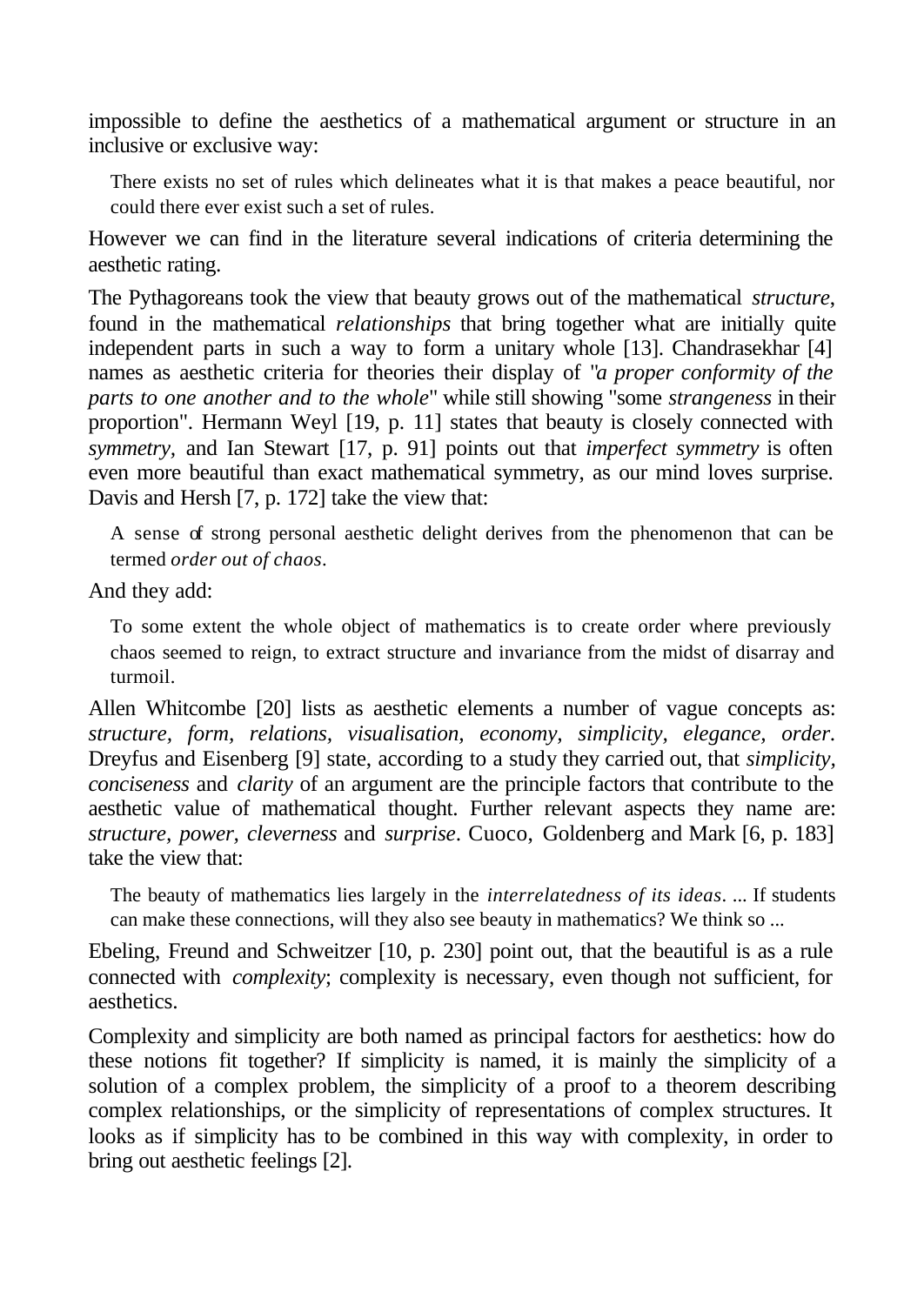The criteria for aesthetics might give us an idea of how to choose mathematical objects for presentation in classroom, if we want to bring out aesthetic feelings in the students. However, we have to consider that the criteria for aesthetics noted above, have in the main been developed by mathematicians and scientists. Hence it is not at all clear whether these criteria will point to worthwhile classroom activities which in turn will give rise to the looked for emotions of students. Furthermore, the quoted criteria for aesthetics are given by qualitative characteristics<sup>1</sup>, and hence by their nature they are fuzzy quantities. Thus aesthetic considerations will depend on individual judgements. Thus another point of interest will be to find out whether in mathematic classes the aesthetic sensation of students can be expected to be relatively homogenous.

# **3. STUDENTS' JUDGEMENTS ON MATHEMATICAL BEAUTY – A STUDY**

In order to gain more insight into the aesthetic feelings of students, a study was carried out by the author during 2003 in Germany.

# **3.1 Design of the study**

 $\overline{\phantom{a}}$ 

The participants of the study were 108 students attending two gymnasiums. They were in grades 7 and 8 (36 students) and grades 11 and 12 (72 students). As well 9 university mathematics students were included in the study. The students were asked to work on the questionnaire given in Table 1, which had been developed by the author.

While the first two items of the questionnaire are of an open format, the third item uses a closed format to refer to a number of specific characteristics of mathematical problems that might be related to aesthetical feelings of students. In this item, beautymaking elements referred to in the literature are used:

- **-** A number of statements refer to different nuances of simplicity (statements 2, 5, 12, 13, 15), or complexity (statements 1, 3, 7, 9, 18, 19, 27) of a mathematical problem or its solution, or to combinations of both (statements 4, 8, 16).
- The statements 24 and 25 refer to clarity and structure.
- The statement 6 refers to the characteristic of elegance.
- The statements 11 and 21 refer to the characteristic of surprise.
- **-** The statements 17, 20 and 21 refer to symmetry and regularities.
- **-** The statement 26 refers to the feature of power.

Based on experiences of the author as a teacher, as well as on advice given by colleagues, further possibly beauty making characteristics of a mathematical problem were included: the aspect of interest (statement 10), the feature of novelty / not

<sup>1</sup> Birkhoff [1] made an attempt to quantifying aesthetics in a general way, but his proposal seems not to be very convincing.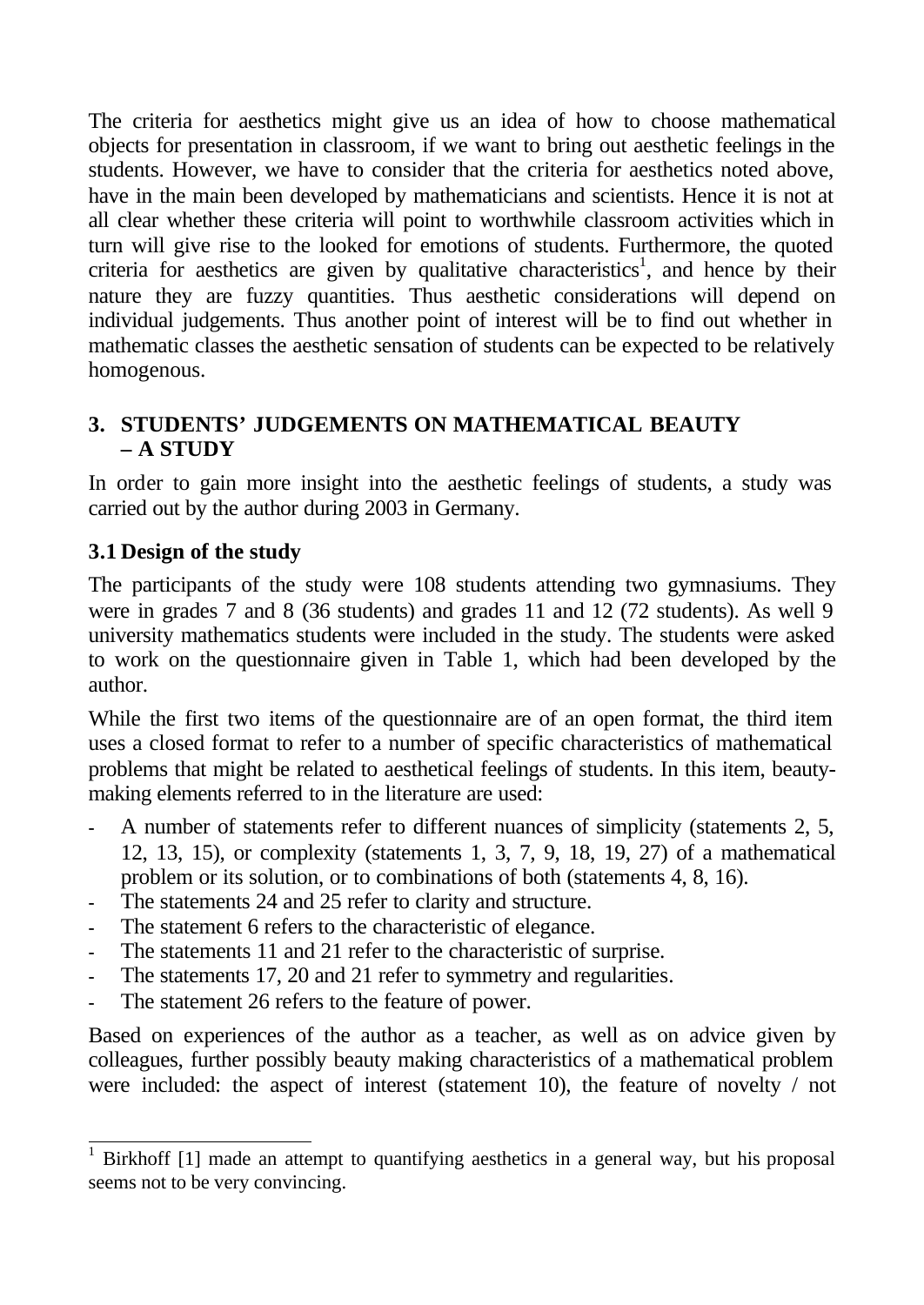novelty (statements 13, 14), the reference to applications (statements 22, 26), the open ended problem feature (statement 23).

The students were instructed to tick as many statements in item 3 they felt were correct. Of course it might be that the statements marked by a student do not have equal weighting. However the focus of the study was to explore beauty-making elements, without emphasizing individual rankings, hence this matter was not a real issue.

*Table 1: Questionnaire*

#### **What is a beautiful mathematical problem?**

- 1. Write down one ore several mathematical problems, which appeal to you, respectively write down their contents.
- 2. What do you think is a "beautiful" mathematical problem?
- 3. Which are, in your view, characteristics of a beautiful mathematical problem?

The problem is tricky. The problem has a simple solution. The problem is complicated. The problem looks complicated but it has a simple solution. The problem is simple. The problem has an elegant solution. The problem is complex. The problem and its solution are easily to be understood. The problem is unfamiliar for me. The topic of the problem is interesting. The problem has a surprising solution. The solution of the problem is obvious. The nature of the problem is familiar to me. The nature of the problem is new to me. The solution of the problem can easily be guessed. The problem looks simple but it has a complicated solution. There are considered regular patterns or structures. The solution of the problem is complicated. The problem is a puzzle. The problem is about symmetric figures. The solution of the problem shows unexpected regularities. The problem refers to realistic applications. The problem has got more than one possible solution. The problem respectively its solution are clearly structured. The facts are presented clearly. The solution of the problem is significant for further applications. The problem requires a complex intellectual examination. …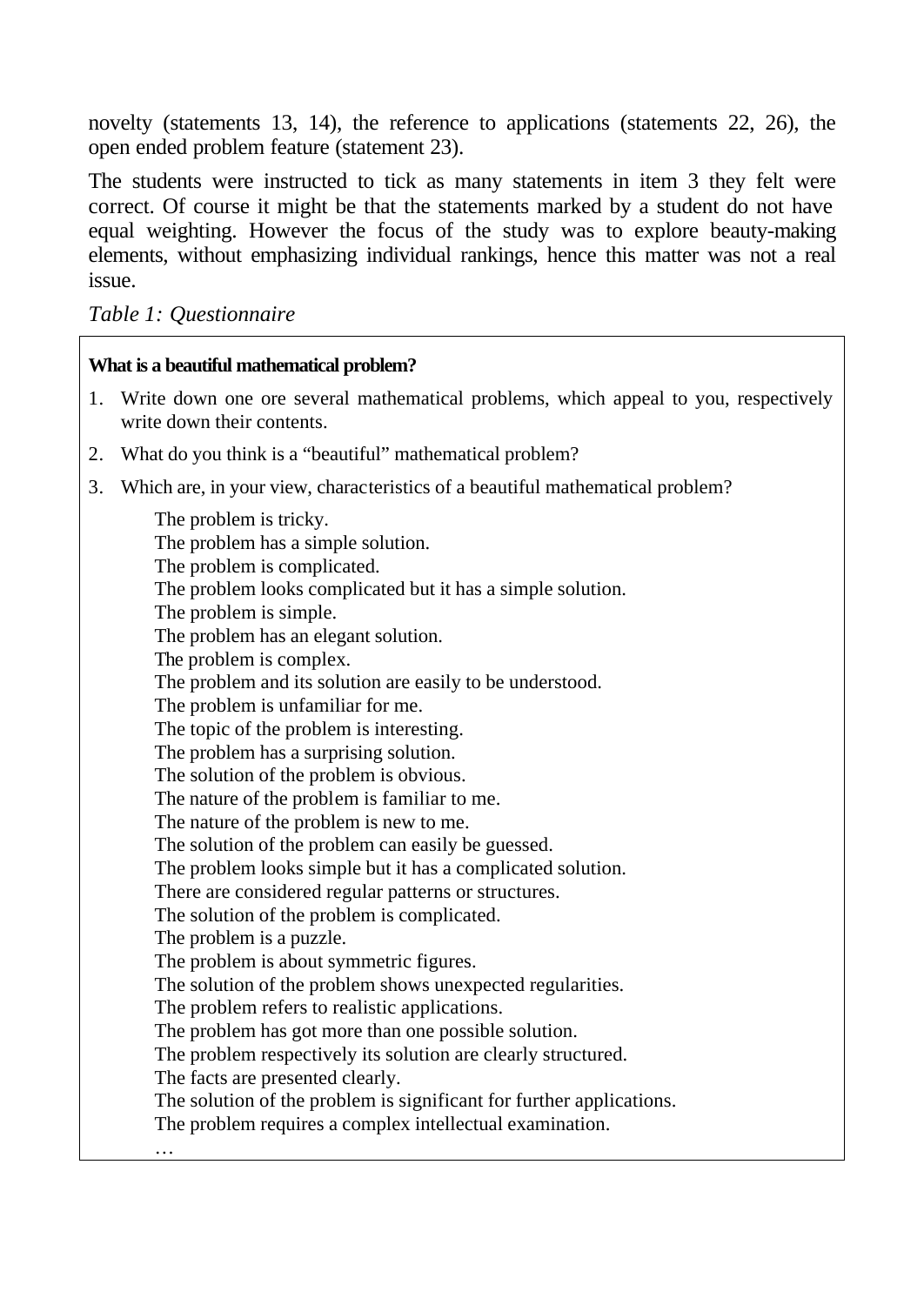The students in grades 7 and 8 had participated at the "Math Kangaroo" competition shortly before they completed this questionnaire, and thus could name problems out of this competition when working on task 1.

The responses given by the students of the gymnasium were differentiated according to the students' mathematical achievement in school lessons (belonging to the best third of the class/course or not).

# **3.2 Results**

# *Students in grades 7 and 8:*

About two third of the 7th and 8th graders named *puzzles* as beautiful mathematical problems, but most of these students added that the puzzles should not be too difficult. There were no significant differences between high-achievers and lowachievers for this answer. As an example, the following problem out of the Math Kangaroo competition 2003 was named by about half of the students:





Nearly all the 7th and 8th graders answered that a problem and its solution must be simple to be beautiful. As examples of this point they gave among others  $1x1=1$ , and a problem without fractions or percents. Many students made their statement of simplicity more precise by adding that a problem is *not* beautiful if they cannot solve it by themselves, or if it is so complicated that they have no idea what to do. But a simple problem is also *not* beautiful if they had to work on this problem many times, or if it is boring, and too simple.

One of the lower-achieving students wrote in response to item 2 that a beautiful problem is a problem that can be solved by logic, and not by formulas and algorithms. A high-achieving student responding to the same item stated that a very difficult but solvable problem is beautiful.

In item 3 nearly all students ticked *simple solution / simple problem* (statements 2 and 5). About 80% marked that the *solution* of a problem should be *obvious*. Further characteristics named were an interesting topic (about 40% of all, two third of the higher achievers), a solution that can be guessed easily (about 30%), an easily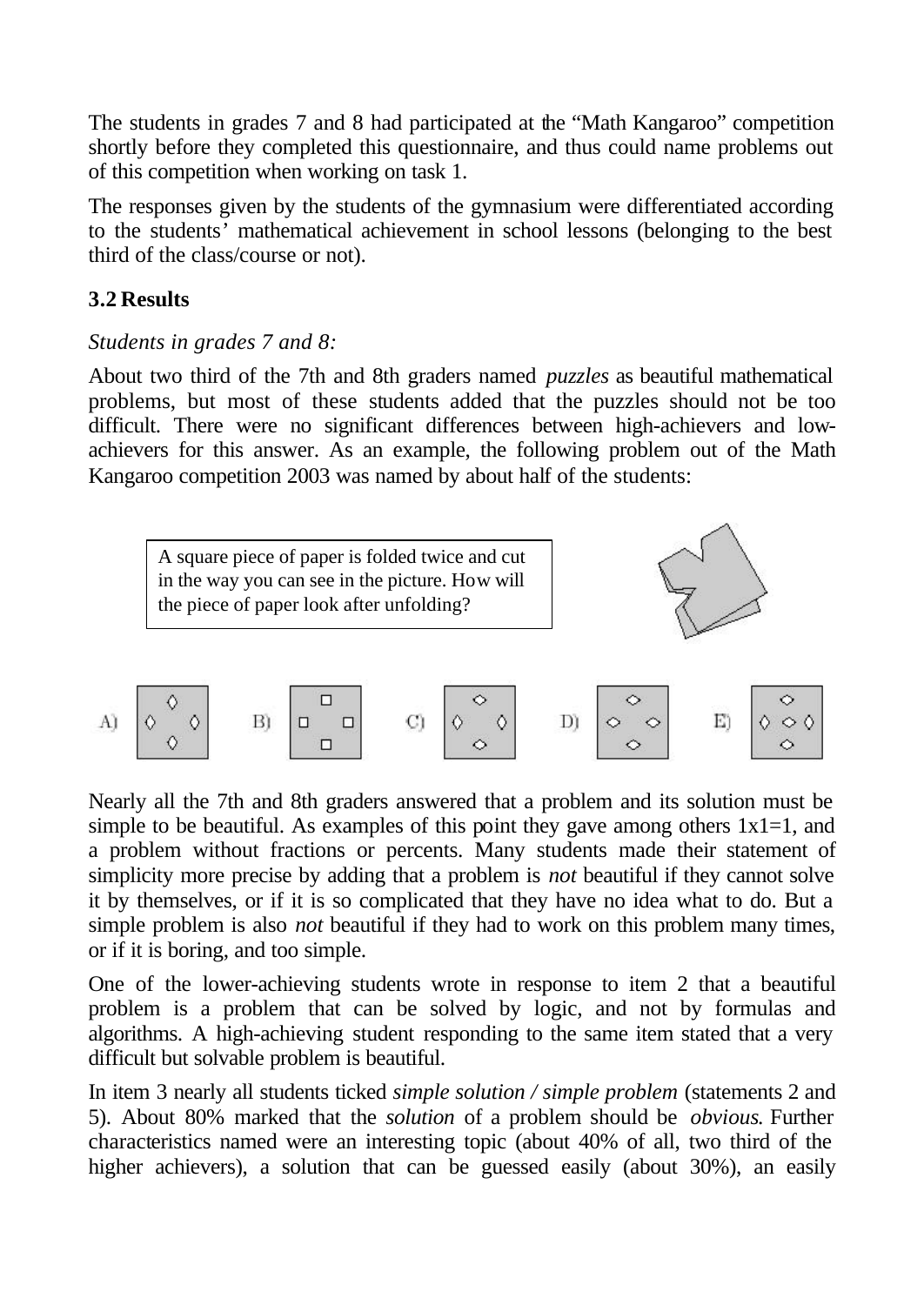understood problem / solution (about 30%), a problem that looks complicated but has a simple solution or looks simple but has a complicated solution (half of the higherachieving students), an elegant solution (one fourth of the higher-achievers). The notion of symmetry as a beauty making element plays a subordinate role in the answers given in task 3, although symmetry is a central element of the example cited above. Table 2 shows a more detailed summary of the outcomes for item 3.

| <i>Statement</i>                                            | $%$ all | % of<br>low    | % of<br>high |
|-------------------------------------------------------------|---------|----------------|--------------|
| The problem has a simple solution.                          | 100     | 100            | 100          |
| The problem is simple.                                      | 94      | 100            | 83           |
| The solution of the problem is obvious.                     | 81      | 88             | 67           |
| The topic of the problem is interesting.                    | 42      | 29             | 67           |
| The solution of the problem can easily be guessed.          | 31      | 42             | 1            |
| The problem and its solution are easily to be understood.   | 31      | 38             | 17           |
| The problem looks complicated but it has a simple solution. | 22      | $\overline{4}$ | 58           |
| The problem looks simple but it has a complicated solution. | 17      | $\Omega$       | 100          |
| The problem has an elegant solution.                        | 8       | $\theta$       | 100          |

*Table 2: Outcomes in item 3 of the questionnaire, grade 7 and 8<sup>2</sup>*

The number of statements ticked by the students for item 3 differed from 3 (about half of the students) to maximum of 8. The most preferred combination was statement 2 (simple solution), statement 5 (simple problem), and statement 12 (obvious solution).

# *Students in grades 11 and 12:*

When working on the questionnaire most of the students stated that they never really had come across a beautiful mathematical problem, but that it would be nice to do so. As "beautiful" examples out of the known problems (item 1), they mainly named very simple arithmetical problems (such as  $1 \cdot a = a$ ), binomial formulas, and problems that can be solved by simple algorithms (e.g. systems of linear equations). Only in isolated cases (3 higher-achieving students) were some comparatively complex problems quoted (e.g. derivation of Pythagoras' theorem, calculation of volumes with integrals).

The answers to task 2 were quite varied. For the lower-achieving students a beautiful problem is mostly a problem that can be solved easily by well-known formulas or a well-known algorithm, or a problem where one sees what is to do immediately. But for these students the solution should not be too simple because that would make it

<sup>&</sup>lt;sup>2</sup> There are listed only those statements ticked by at least three students.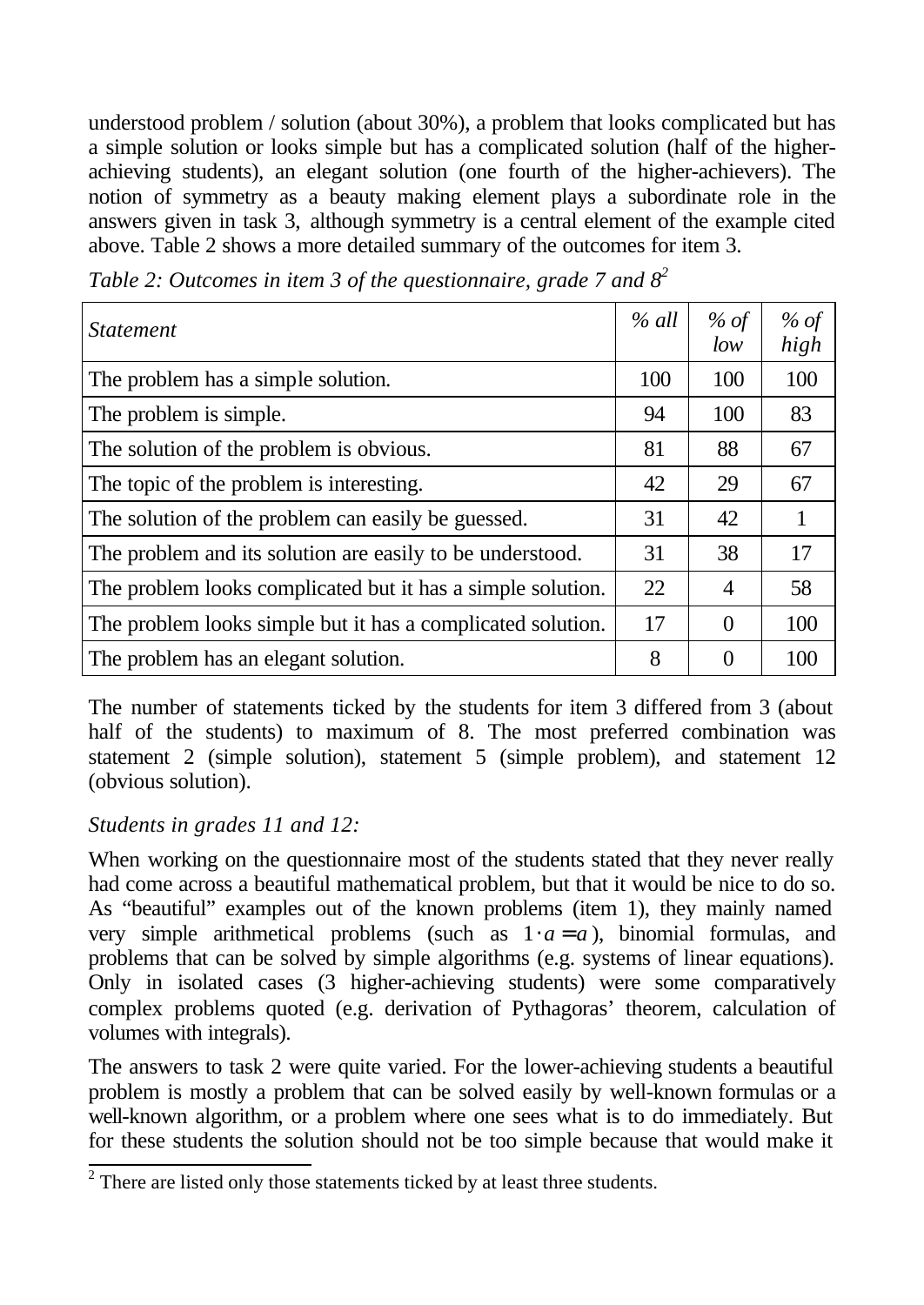boring, and hence it should consist of several (simple) steps. As well the solution should not be too obvious; it is better to have to first think a little about the problem. A connection to the real world is also important, as is the feeling that the problem could be useful for life.

For the higher-achieving students a beautiful problem must be a problem that he or she can solve, and it must be presented in a clear way. But these students did not stress the need for the problem to be solvable by using well-known formulas and algorithms. On the contrary, the aesthetic appeal seemed to be greater if one has to think about the problem in an unconventional way, if connections within mathematics have to be seen, if more than one well-known formula has to be used, and the successful combination of these formulas has to be found out by oneself. One student stated that a math problem is extremely beautiful if it is possible to solve it also by non-mathematical means.

| <i><b>Statement</b></i>                                                 | $%$ all | % of<br>low | % of<br>high |
|-------------------------------------------------------------------------|---------|-------------|--------------|
| The topic of the problem is interesting.                                | 81      | 79          | 83           |
| The problem refers to realistic applications.                           | 65      | 67          | 63           |
| The problem has a simple solution.                                      | 60      | 65          | 50           |
| The nature of the problem is familiar to me.                            | 60      | 71          | 38           |
| The facts are presented clearly.                                        | 58      | 56          | 63           |
| The problem is simple.                                                  | 43      | 46          | 38           |
| The problem looks complicated but it has a simple solution.             | 42      | 31          | 63           |
| The problem respectively its solution are clearly structured.           | 39      | 42          | 33           |
| The problem has got more than one possible solution.                    | 36      | 17          | 75           |
| The problem is tricky.                                                  | 31      | 21          | 50           |
| The problem is a puzzle.                                                | 28      | 19          | 46           |
| The solution of the problem is significant for further<br>applications. | 26      | 27          | 25           |
| The problem has a surprising solution.                                  | 22      | 10          | 46           |
| The problem requires a complex intellectual examination.                | 22      | 8           | 50           |
| The solution of the problem can easily be guessed.                      | 22      | 23          | 21           |

*Table 3: Outcomes in item 3 of the questionnaire, grades 11 and 12<sup>3</sup>*

<sup>&</sup>lt;sup>3</sup> There are listed only those statements ticked by more than 15 students.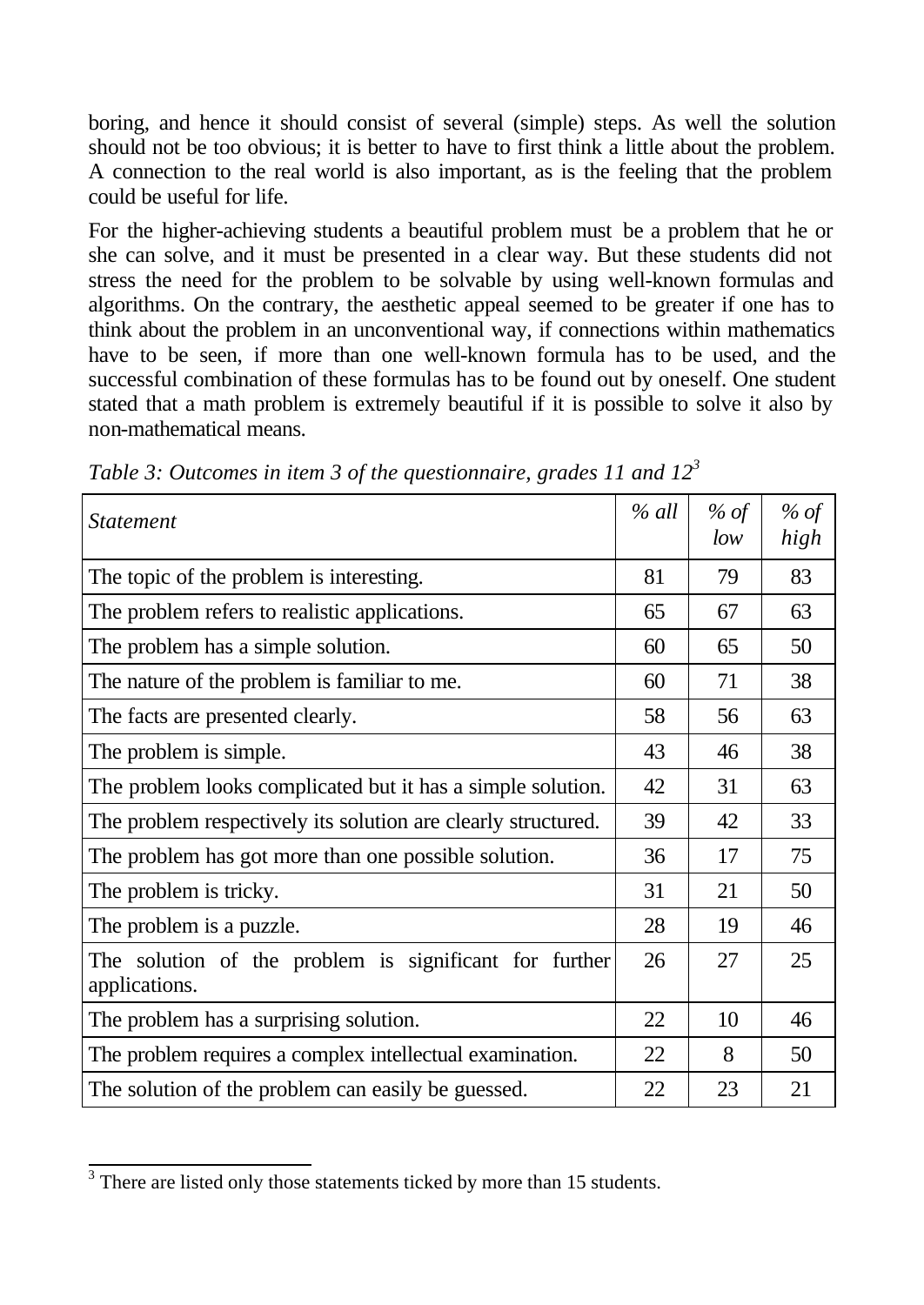For task 3 (see Table 3) there were no great differences between high-achievers and low-achievers with regards the frequency of selection of the statements. The most important characteristic of a beautiful problem for these students is an *interesting topic* (about 80%), followed by the *reference to realistic applications* (two third of the students). Also important are a *simple problem solution* (60%), a *familiar problem nature* (60%, although more emphasized by low-achievers), and a *clear presentation* of the facts (about 60%). The characteristics of a simple problem, a complicated problem with simple solution, and a problem with a clear structure, were each marked by about 40% of the students (the second one more emphasized by highachievers). Three fourth of the high-achievers ticked problems with more than one possible solution. In contrast to the younger students, only one third of the students (about half of the high-achievers) marked puzzles and tricky problems as beautiful. About half of the high-achievers ticked problems with a surprising solution, and problems that require a complex intellectual examination.

The number of statements ticked by an older student for item 3 was generally greater compared to the number selected by a younger student: 22% ticked 2-5 statements, 64% ticked 6-10 statements and the remaining 14% ticked 11-14 statements. Every listed statement was ticked at least once. In spite of this, there are visible favourites named by the majority of the students.

# *University mathematics students:*

The university mathematics students all named as characteristics of a beautiful problem the *elegance of the problem solution*, as well as an *interesting topic*. *Puzzles* and *tricky* problems are also seen by most of these students as beautiful. The characteristics, *complicated looking problem with simple solution, surprising solution, more than one possible solution, reference to realistic applications* and *regular patterns or structures,* were each named by two third of the students.

The examples given are mostly complex problems or complicated looking problems with elegant, surprising, partly simple solutions. Below are the two most simple given examples:

*Example 1:*

Which is the angle between the diagonals  $d_1$ and  $d_2$  in a cube (see accompanying figure)?

*Solution:* Of course you might calculate with vectors, use tools of linear algebra. But, if you connect A with C you see that ABC is an equilateral triangle and you know that the angle is 60°.

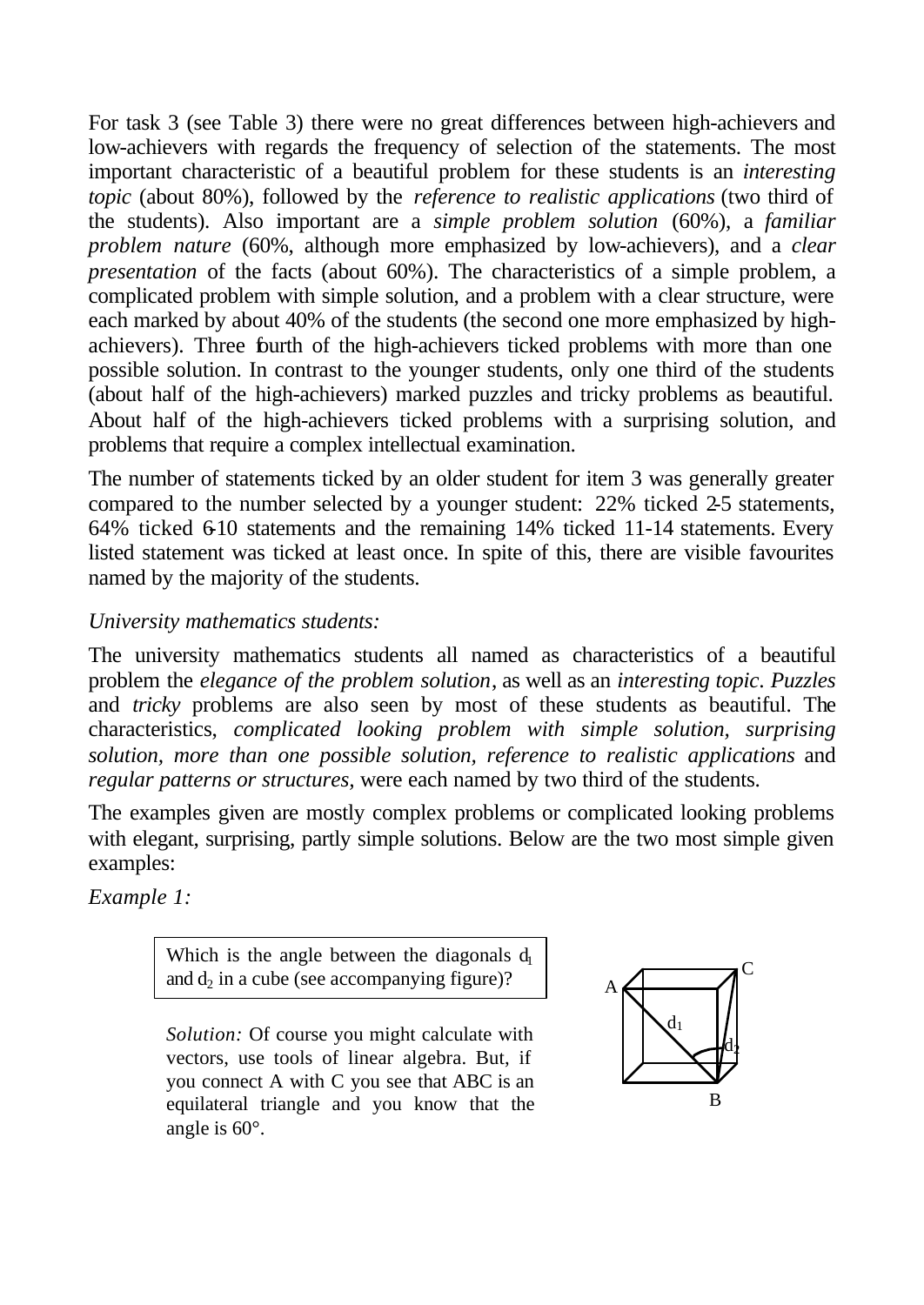*Example 2:*

You have a rope that is 1m longer than the equator. Imagine, you put this rope around the equator and stretch it concentrically. What distance would the rope than have from the earth surface?

*Solution:*  $\frac{1}{2}$ m 2*p* , these are round 16 cm.

This is a surprising solution, as it is contradictory to human intuition.

# **4. LIMITATIONS**

Item 1 and 2 of the questionnaire provide qualitative statements, that may help us

- **-** to interpret the answers given in item 3 (e.g. to get an idea of what a student means when ticking "a simple problem"),
- **-** but also to get new ideas of what it is that makes a problem beautiful for a student.

Clearly a characteristic expressed for items 1 or 2 does not necessarily occur in the list of item 3. In this case a quantitative statement giving the weight of such a characteristic is not possible at this stage, nor was it an aim of this small project. For example, one such example is the statement that a problem can be solved by nonmathematical means (or, more exactly, by means students believe are nonmathematical). In order to explore the relevance of such an argument, further studies would have to be carried out on the pre-condition that the participating students knew already respective problems.

# **5. DISCUSSION**

The results of the study indicate that aesthetic feelings of school students towards a mathematical problem seem to be strongly connected with interest, with the problem having realistic applications, and also giving students *feelings of security and success*: It seems to be a necessary condition that one has got to have the feeling that you could succeed in solving a certain mathematical problem, if it is going to be perceived as beautiful. In this respect it would appear that beautiful problems have to be simple enough for the group of students under observation.

But a beautiful problem is not just a simple problem. On the contrary, it has to have a certain degree of complexity: it is more beautiful if one has to think about the problem, for example if the problem is a puzzle; if the solution consists of several steps; and if one has to combine a number of formulas to get a solution. The different answers given by lower-achievers compared to those given by the higher-achievers on this point leads to the conclusion that the permissible degree of complexity for a beautiful problem depends on the mathematical ability of each individual.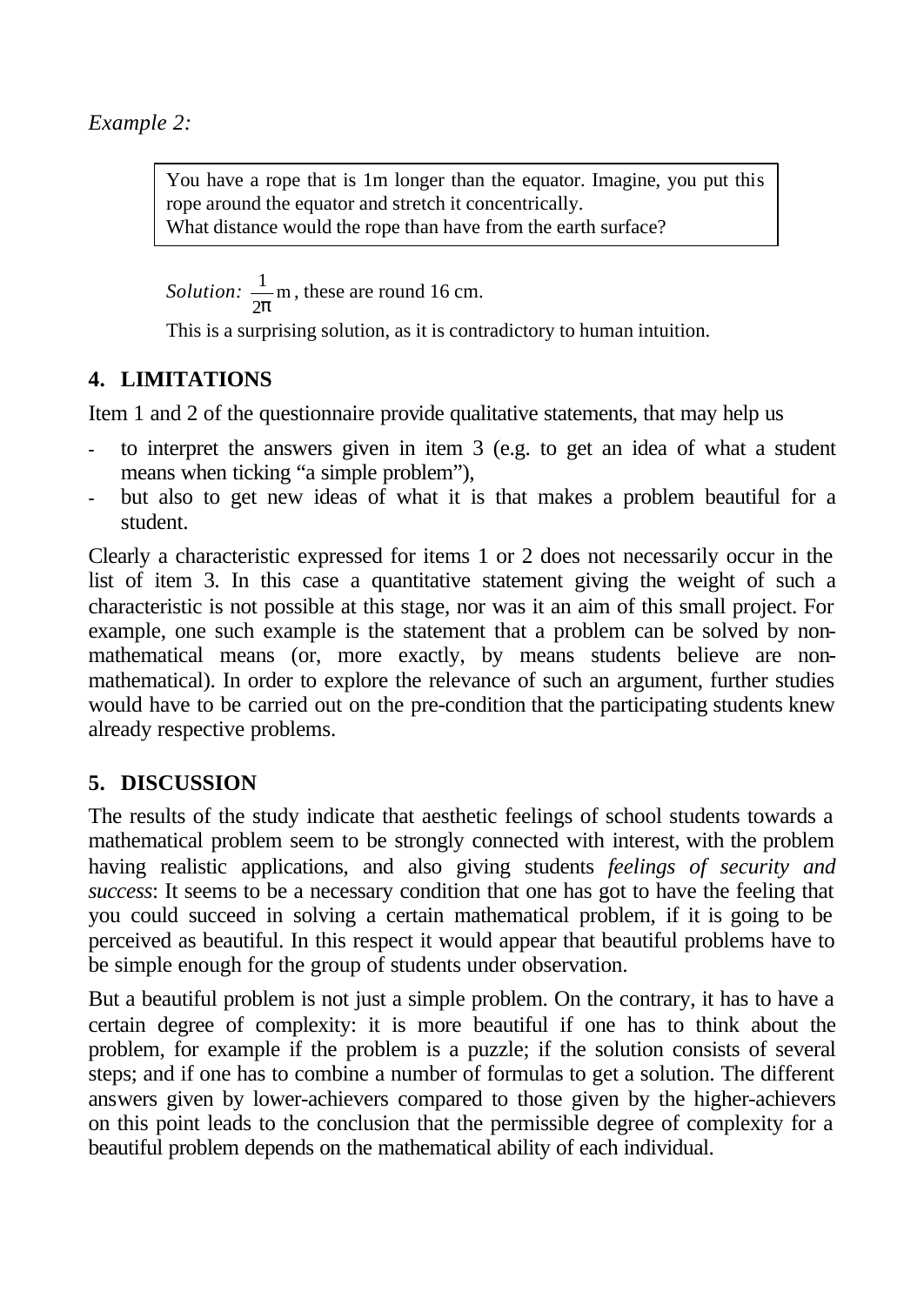With regard to university mathematics students, feelings of security and success in the solving process of a mathematical problem seems not to be a pre-condition for aesthetic feelings to arise. These students could also get pleasure from a problem which they probably could not solve by themselves.

If we want in schools to bring mathematical beauty within students' experiences, we need to use a different style of mathematical problem. We have to consider the interests of the students and choose, if possible, problems referring to realistic applications. When doing so, we have to be very aware of the abilities of our students, in order to present them problems that they can solve.

However, in my opinion it is desirable that students' aesthetic feelings are not only restricted to those problems they feel they can solve by themselves. Thus, as a further conclusion of the study, we should create phases in classrooms, which have an atmosphere that is not predominated by the demand of success. On the contrary, these phases should give the students time for leisure, time and freedom to just enjoy mathematics.

#### **REFERENCES**

- [1] Birkhoff, G.D. (1956): Mathematics of Aesthetics. In: Newman, J.R. (ed.): *The World of Mathematics, Vol. 4, 7<sup>th</sup> edition. New York: Simon and Schuster, pp. 2185-2197.*
- [2] Brinkmann, A. (2000): Aesthetics Complexity Pragmatic Information. In: Götz, S. and Törner, G. (eds.): *Research on Mathematical Beliefs. Proceedings of the MAVI-9 European Workshop, June 1-5, 2000, in Vienna.* Duisburg: Schriftenreihe des Fachbereichs Mathematik SM-DU-482, pp. 18-23.
- [3] Chandrasekhar, S. (1973): Copernicus From Humanism to Inquisition. *Bulletin of the Atomic Scientists* 29, 6, pp. 27-30.
- [4] Chandrasekhar, S. (1979): Beauty and the Quest for Beauty in Science. *Physics Today* 32, pp. 25-30.
- [5] Chandrasekhar, S. (1987): The Aesthetic Base of the General Theory of Relativity. In: Chandrasekhar, S.: *Truth and Beauty. Aesthetics and Motivations in Science.* Chicago: University of Chicago Press, pp. 144-170.
- [6] Cuoco, A. A.; Goldenberg; E. P., Mark, J. (1995): Connecting Geometry with the Rest of Mathematics. In: House, P.A. and Coxford, A.F. (eds.): *Connecting Mathematics across the Curriculum. 1995 Yearbook of the National Council of Teachers of Mathematics*. Reston, Va.: The Council, pp. 183-197.
- [7] Davis, P. J.; Hersh, R. (1981): *The Mathematial Experience.* Boston: Birkhäuser.
- [8] Dirac, P. (1977): In: *History of Twentieth Century Physics.* Proceedings of the international School of Physics "Enrico Fermi", Course 57, New York: Academic Press, p. 136.